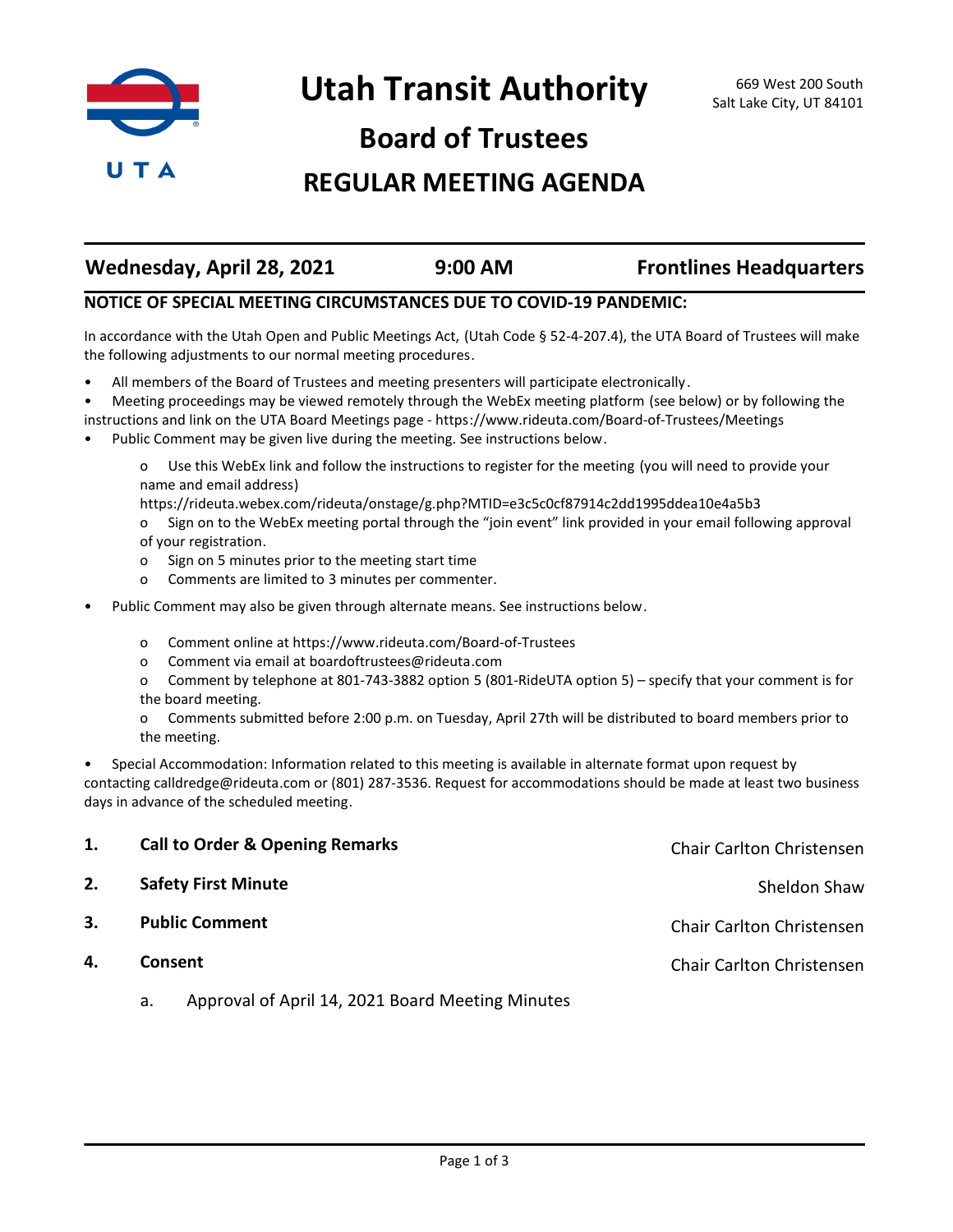| 5. |                       | <b>Reports</b>                                                                                                                                                                    |                                                        |  |  |
|----|-----------------------|-----------------------------------------------------------------------------------------------------------------------------------------------------------------------------------|--------------------------------------------------------|--|--|
|    | a.                    | <b>Agency Report</b><br>First Quarter Ridership                                                                                                                                   | Carolyn Gonot                                          |  |  |
|    | b.                    | Investment Report - First Quarter 2021                                                                                                                                            | <b>Bill Greene</b><br><b>Emily Diaz</b>                |  |  |
| 6. |                       | <b>Contracts, Disbursements and Grants</b>                                                                                                                                        |                                                        |  |  |
|    | a.                    | Contract: Disadvantaged Business Enterprise<br>Program Management Software (eCompliance<br>Solutions LLC)                                                                         | Andrew Gray<br>Alisia Wixom                            |  |  |
|    | b.                    | <b>Contract: Meadowbrook Expansion Construction</b><br>$(Big-D)$                                                                                                                  | Mary DeLoretto<br>Andrea Pullos                        |  |  |
|    | c.                    | Change Order: Computer Aided Dispatch/Automatic<br>Vehicle Location (CAD/AVL) Contract Extension<br>(Talrace LLC)                                                                 | Dan Harmuth<br>Alisia Wixom                            |  |  |
|    | d.                    | Change Order: On-Call Infrastructure Maintenance<br>Contract - Task Order #14 - 1300 West Mid Jordan<br>TRAX Line Embedded Grade Crossing Replacement<br>(Stacy and Witbeck Inc.) | Mary DeLoretto<br>David Hancock                        |  |  |
|    | e.                    | Change Order: On-Call Infrastructure Maintenance<br>Contract - Task Order #15 - 2700 West Mid Jordan<br>TRAX Line Embedded Grade Crossing Replacement<br>(Stacy and Witbeck Inc.) | Mary DeLoretto<br>David Hancock                        |  |  |
|    | f.                    | Pre-Procurement<br>Leadership Development Training<br>SD 100/SD160 Gearbox Overhaul                                                                                               | <b>Todd Mills</b><br>Kim Ulibarri<br>Kyle Stockley     |  |  |
| 7. |                       | <b>Discussion Items</b>                                                                                                                                                           |                                                        |  |  |
|    | a.                    | Downtown Salt Lake City TRAX Extensions and<br><b>Connections Study</b>                                                                                                           | Mary DeLoretto<br>Manjeet Ranu                         |  |  |
|    | b.                    | Microtransit/Flex Route - August 2021 Change Day                                                                                                                                  | Jaron Robertson<br><b>Eric Callison</b><br>Ryan Taylor |  |  |
| 8. | <b>Other Business</b> |                                                                                                                                                                                   | Chair Carlton Christensen                              |  |  |
|    | a.                    | Next Meeting: Wednesday, May 12th, 2021 at 9:00<br>a.m.                                                                                                                           |                                                        |  |  |